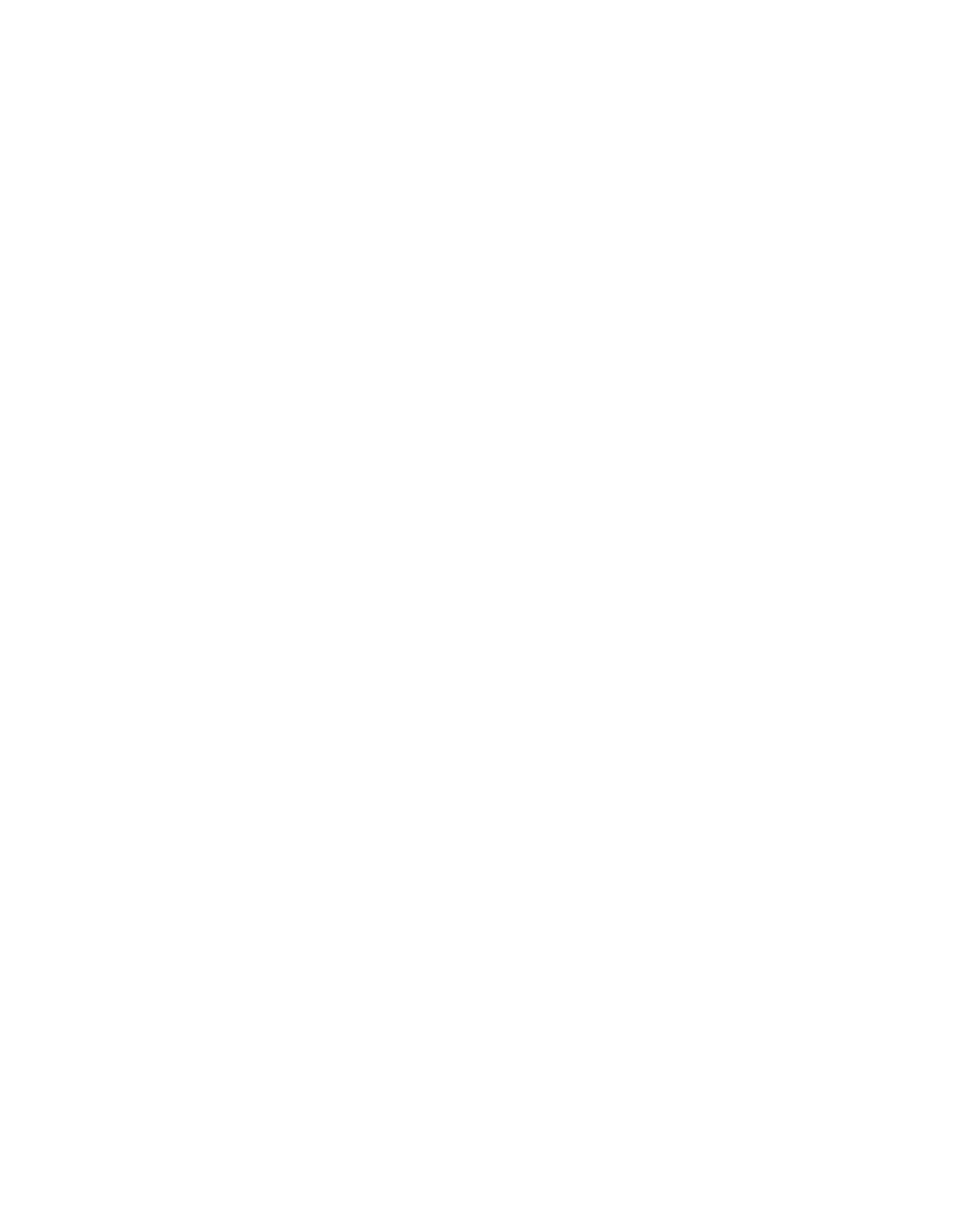# **Table of Contents**

| 2.           |  |
|--------------|--|
| 3.           |  |
| $\mathbf{4}$ |  |
|              |  |
|              |  |
|              |  |
|              |  |
|              |  |
|              |  |
|              |  |
|              |  |
|              |  |
|              |  |
|              |  |
|              |  |
|              |  |
|              |  |
|              |  |
|              |  |
|              |  |
|              |  |
|              |  |
|              |  |
|              |  |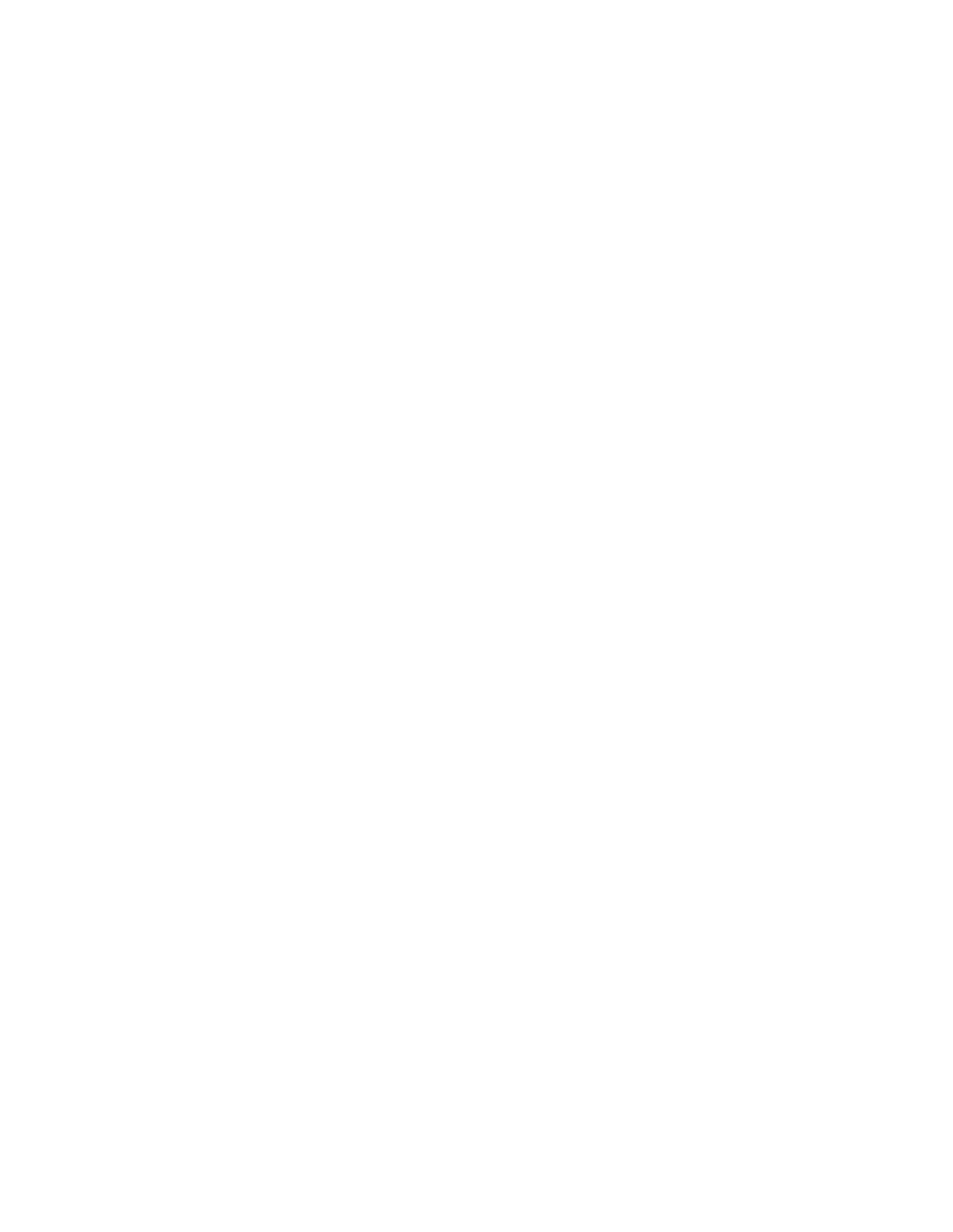# <span id="page-4-0"></span>**1. Introduction**

Thank you for purchasing the FlashCut CNC Control Pendant. In your package you should have:

- (1) Control Pendant
- (1) USB Extension Cable
- (1) Protective Cover
- (1) Sheet of Button Labels

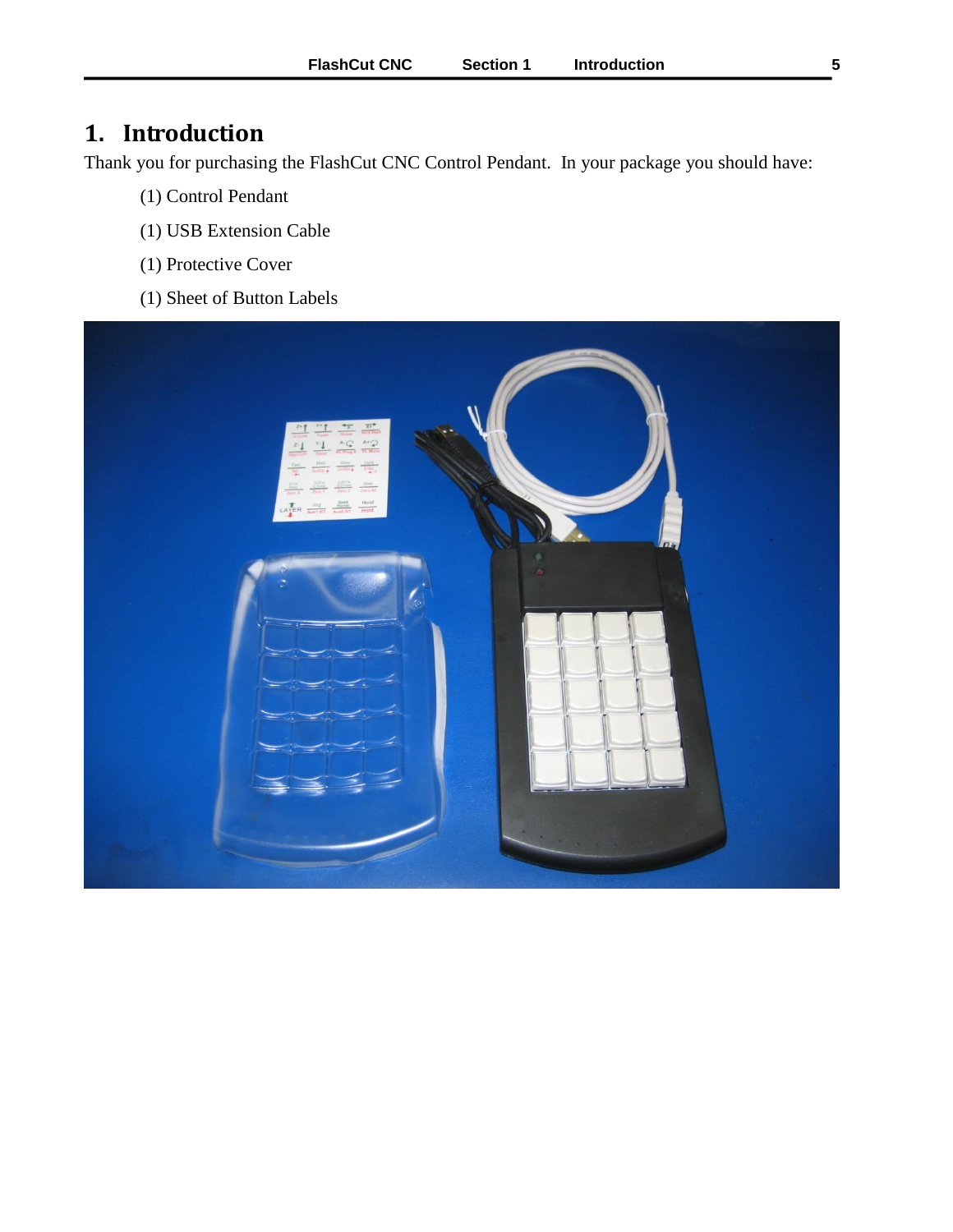# <span id="page-5-0"></span>**2. To prepare your device:**

- 1. Remove Clear Plastic Button Covers
- 2. Place Button Labels on white part of button. Make sure that you keep the same order as is on the label sheet.
- 3. Replace Button Covers
- 4. Place Protective Cover over pendant. The protective cover can be permanently installed by removing the paper strips on the edges to expose the adhesive. This protects your pendant from chips and oil, etc, but does not provide a complete seal to protect against immersion or heavy spraying.
- 5. If needed, install the extension cable on the end of the black cable on the unit.

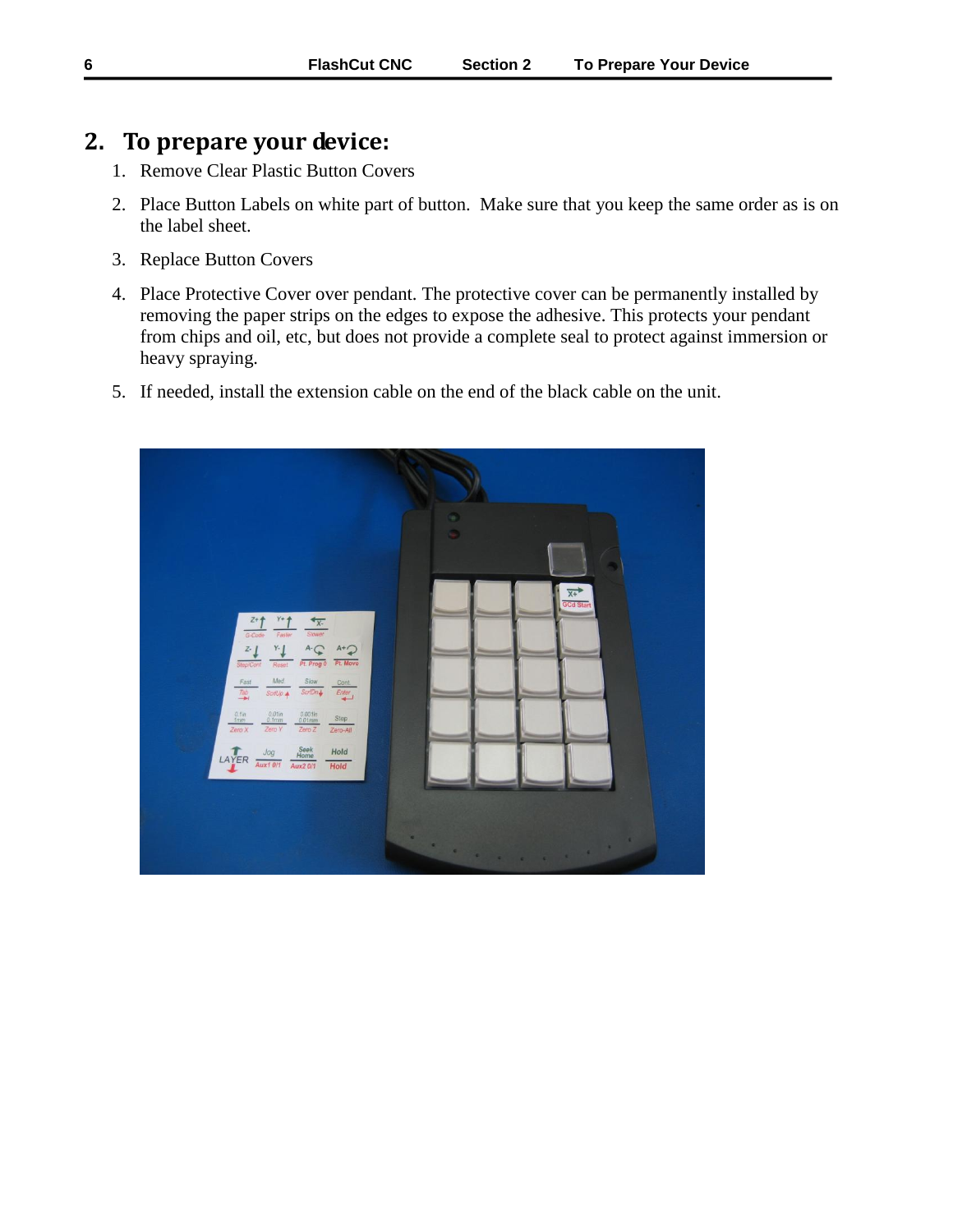### <span id="page-6-0"></span>**3. To install on your system:**

- 1. Open up FlashCut CNC **(Must be version 3.0.14 or greater) If you have an earlier version, then you must install version 3.0.14 or greater before proceeding.**
- 2. Plug the end of the USB cable into an empty USB port on your computer.
- 3. Select Configuration on the Main Screen's Pull-Down menu, followed by Preferences and Pendant
- 4. In the Pendant Configuration Menu, select the check box next to "Use Flex Pendant."
- 5. Then press the "Use Standard Layout" button and select OK to set the pendant buttons to their default functions.

| Pendant<br>- G-Code<br>▲<br>Cutter Compensation<br>Function<br><b>Button</b><br>Layer<br><b>▽</b> Use Flex Pendant<br>٠<br><b>Emport</b><br>Jog: Z+<br>Green<br>in Tools<br>$\overline{2}$<br>Green<br>Jog: Y+<br>- Tool Library<br>3<br>Jog: X-<br>Green<br>- Tool Change<br>Pendant Buttons:<br>4<br>Jog: X+<br>Green<br>5<br>Green<br>Tools in Changer<br>Jog: Z-<br>3<br>2<br>4<br>$\overline{6}$<br>Jog: Y-<br>Green<br>白· Sensing<br>7<br>Green<br>Jog: A-<br>Tool Length Sensing<br>8<br>Green<br>Jog: A+<br>5<br>8<br>6<br>- Program Zero Sensin<br>9<br>Jog: Fast<br>Green<br>Touch Probe<br>10<br>Jog: Medium<br>Green<br>12<br>9<br>10<br>11<br>11<br>Jog: Slow<br><b>E</b> -Preferences<br>Green<br>$\overline{12}$<br>Jog: Continuous<br>Green<br>Viewports<br>13<br>Green<br>Jog: Distance 1<br>13<br>15<br>16<br>14<br><b>Point List</b><br>14<br>Jog: Distance 2<br>Green<br>Jogging<br>15<br>Jog: Distance 3<br>Green<br>Ξ<br>17<br>18<br>19<br>20<br>Pendant<br>$\overline{16}$<br>Green<br>Jog: Step<br>┯<br>17<br>- Files<br>Switch Layer<br>Green<br>18<br>Control Panel: Jog<br>Green<br>- Messages<br>19<br>Home: Seek Home<br>Green<br>- Security<br>20<br>Feed Hold<br>Green<br>Use Standard Layout<br><b>General</b><br>1<br>Control Panel: G-Code<br>Red | Configuration |                                         | $\mathbf{x}$ |
|-------------------------------------------------------------------------------------------------------------------------------------------------------------------------------------------------------------------------------------------------------------------------------------------------------------------------------------------------------------------------------------------------------------------------------------------------------------------------------------------------------------------------------------------------------------------------------------------------------------------------------------------------------------------------------------------------------------------------------------------------------------------------------------------------------------------------------------------------------------------------------------------------------------------------------------------------------------------------------------------------------------------------------------------------------------------------------------------------------------------------------------------------------------------------------------------------------------------------------------------------------------------------------------|---------------|-----------------------------------------|--------------|
|                                                                                                                                                                                                                                                                                                                                                                                                                                                                                                                                                                                                                                                                                                                                                                                                                                                                                                                                                                                                                                                                                                                                                                                                                                                                                     |               |                                         |              |
|                                                                                                                                                                                                                                                                                                                                                                                                                                                                                                                                                                                                                                                                                                                                                                                                                                                                                                                                                                                                                                                                                                                                                                                                                                                                                     |               |                                         |              |
|                                                                                                                                                                                                                                                                                                                                                                                                                                                                                                                                                                                                                                                                                                                                                                                                                                                                                                                                                                                                                                                                                                                                                                                                                                                                                     |               |                                         |              |
|                                                                                                                                                                                                                                                                                                                                                                                                                                                                                                                                                                                                                                                                                                                                                                                                                                                                                                                                                                                                                                                                                                                                                                                                                                                                                     |               |                                         |              |
|                                                                                                                                                                                                                                                                                                                                                                                                                                                                                                                                                                                                                                                                                                                                                                                                                                                                                                                                                                                                                                                                                                                                                                                                                                                                                     |               |                                         |              |
|                                                                                                                                                                                                                                                                                                                                                                                                                                                                                                                                                                                                                                                                                                                                                                                                                                                                                                                                                                                                                                                                                                                                                                                                                                                                                     |               |                                         |              |
|                                                                                                                                                                                                                                                                                                                                                                                                                                                                                                                                                                                                                                                                                                                                                                                                                                                                                                                                                                                                                                                                                                                                                                                                                                                                                     |               |                                         |              |
|                                                                                                                                                                                                                                                                                                                                                                                                                                                                                                                                                                                                                                                                                                                                                                                                                                                                                                                                                                                                                                                                                                                                                                                                                                                                                     |               |                                         |              |
|                                                                                                                                                                                                                                                                                                                                                                                                                                                                                                                                                                                                                                                                                                                                                                                                                                                                                                                                                                                                                                                                                                                                                                                                                                                                                     |               |                                         |              |
|                                                                                                                                                                                                                                                                                                                                                                                                                                                                                                                                                                                                                                                                                                                                                                                                                                                                                                                                                                                                                                                                                                                                                                                                                                                                                     |               |                                         |              |
|                                                                                                                                                                                                                                                                                                                                                                                                                                                                                                                                                                                                                                                                                                                                                                                                                                                                                                                                                                                                                                                                                                                                                                                                                                                                                     |               |                                         |              |
|                                                                                                                                                                                                                                                                                                                                                                                                                                                                                                                                                                                                                                                                                                                                                                                                                                                                                                                                                                                                                                                                                                                                                                                                                                                                                     |               |                                         |              |
|                                                                                                                                                                                                                                                                                                                                                                                                                                                                                                                                                                                                                                                                                                                                                                                                                                                                                                                                                                                                                                                                                                                                                                                                                                                                                     |               |                                         |              |
|                                                                                                                                                                                                                                                                                                                                                                                                                                                                                                                                                                                                                                                                                                                                                                                                                                                                                                                                                                                                                                                                                                                                                                                                                                                                                     |               |                                         |              |
|                                                                                                                                                                                                                                                                                                                                                                                                                                                                                                                                                                                                                                                                                                                                                                                                                                                                                                                                                                                                                                                                                                                                                                                                                                                                                     |               |                                         |              |
|                                                                                                                                                                                                                                                                                                                                                                                                                                                                                                                                                                                                                                                                                                                                                                                                                                                                                                                                                                                                                                                                                                                                                                                                                                                                                     |               |                                         |              |
|                                                                                                                                                                                                                                                                                                                                                                                                                                                                                                                                                                                                                                                                                                                                                                                                                                                                                                                                                                                                                                                                                                                                                                                                                                                                                     |               |                                         |              |
|                                                                                                                                                                                                                                                                                                                                                                                                                                                                                                                                                                                                                                                                                                                                                                                                                                                                                                                                                                                                                                                                                                                                                                                                                                                                                     |               |                                         |              |
|                                                                                                                                                                                                                                                                                                                                                                                                                                                                                                                                                                                                                                                                                                                                                                                                                                                                                                                                                                                                                                                                                                                                                                                                                                                                                     |               |                                         |              |
|                                                                                                                                                                                                                                                                                                                                                                                                                                                                                                                                                                                                                                                                                                                                                                                                                                                                                                                                                                                                                                                                                                                                                                                                                                                                                     |               |                                         |              |
|                                                                                                                                                                                                                                                                                                                                                                                                                                                                                                                                                                                                                                                                                                                                                                                                                                                                                                                                                                                                                                                                                                                                                                                                                                                                                     |               |                                         |              |
|                                                                                                                                                                                                                                                                                                                                                                                                                                                                                                                                                                                                                                                                                                                                                                                                                                                                                                                                                                                                                                                                                                                                                                                                                                                                                     |               |                                         |              |
|                                                                                                                                                                                                                                                                                                                                                                                                                                                                                                                                                                                                                                                                                                                                                                                                                                                                                                                                                                                                                                                                                                                                                                                                                                                                                     |               |                                         |              |
|                                                                                                                                                                                                                                                                                                                                                                                                                                                                                                                                                                                                                                                                                                                                                                                                                                                                                                                                                                                                                                                                                                                                                                                                                                                                                     |               |                                         |              |
| $\blacktriangleleft$                                                                                                                                                                                                                                                                                                                                                                                                                                                                                                                                                                                                                                                                                                                                                                                                                                                                                                                                                                                                                                                                                                                                                                                                                                                                | ņп,<br>Þ.     | $\overline{2}$<br>G-Code: Faster<br>Red |              |
| 3<br>G-Code: Slower<br>Red                                                                                                                                                                                                                                                                                                                                                                                                                                                                                                                                                                                                                                                                                                                                                                                                                                                                                                                                                                                                                                                                                                                                                                                                                                                          |               |                                         |              |
| 4<br>Red<br>G-Code: Start                                                                                                                                                                                                                                                                                                                                                                                                                                                                                                                                                                                                                                                                                                                                                                                                                                                                                                                                                                                                                                                                                                                                                                                                                                                           |               |                                         |              |
| $\overline{\mathsf{g}}$ K<br>Cancel                                                                                                                                                                                                                                                                                                                                                                                                                                                                                                                                                                                                                                                                                                                                                                                                                                                                                                                                                                                                                                                                                                                                                                                                                                                 |               |                                         |              |

#### 6. The pendant is then configured to work with the FlashCut CNC software.

- 7. Press the buttons to perform each of the functions. Note that there are two layers that you can choose using the Layer Key on the bottom left. This key chooses between the Green and the Red layers. Note that all of the Jog and Home functions are in the Green layer. All other functions are on the Red layer.
- 8. There is a dial on the upper right edge of the pendant that is taped in one position for normal operation. Please do not remove the tape or try to reposition the dial.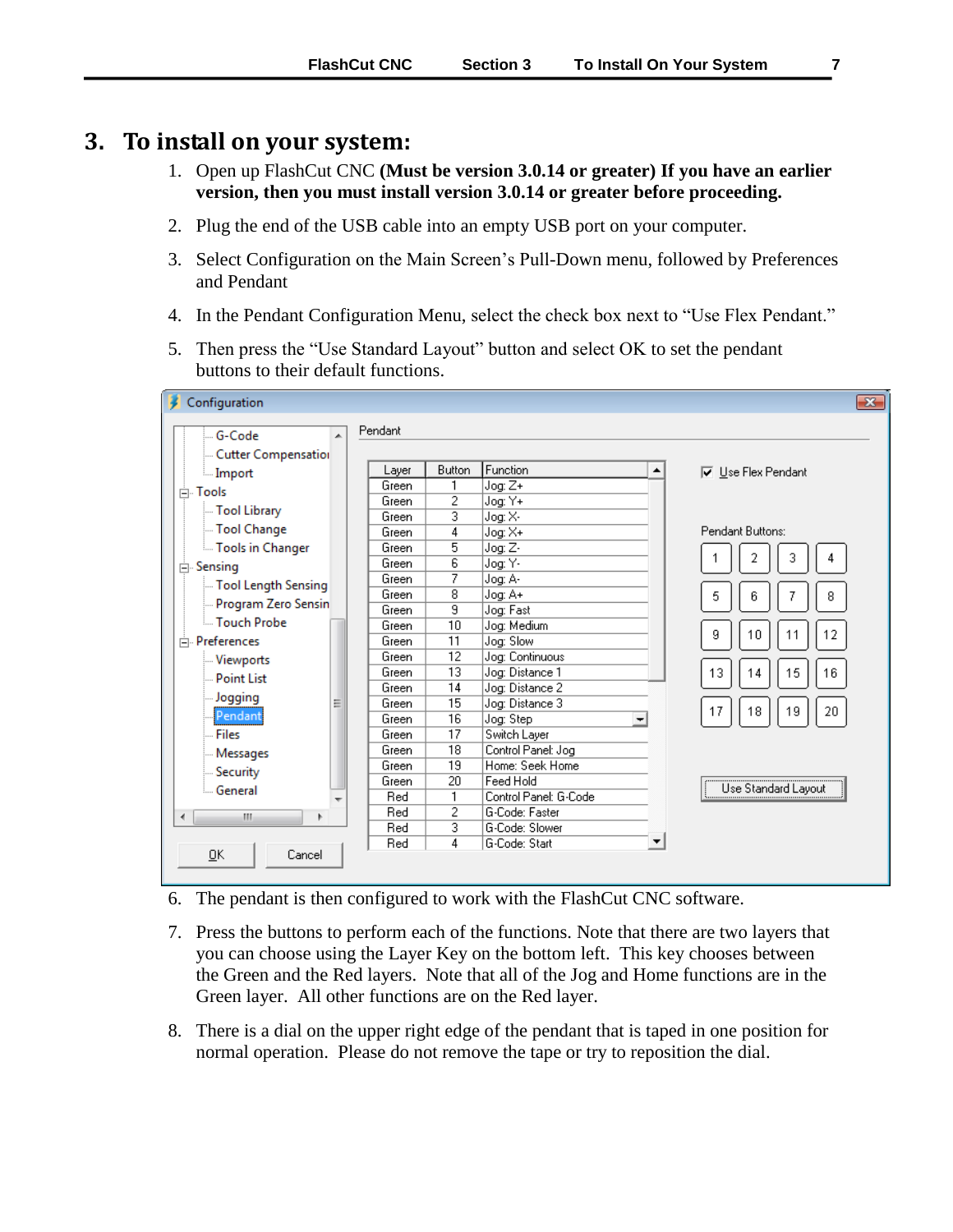## <span id="page-7-0"></span>**4. The Keys:**

# <span id="page-7-2"></span><span id="page-7-1"></span>**Green Layer**

**Z+, Z-, Y+, Y-, X+, X-, A+, A-** These keys will jog the machine in the specified axis and direction. Holding the key down will move the axis continuously if in continuous mode. If you are not in continuous mode, i.e. 0.1, 0.001, 0.001 or step mode, tap the key for each incremental movement you want to make.

<span id="page-7-3"></span>**Fast, Med., Slow** – These keys choose between the Fast, Medium and Slow Jog Feedrates as defined in the Configuration…Feedrate Ramping Dialog Box.

#### <span id="page-7-4"></span>**Cont., 0.1in/1mm, 0.01in/0.1mm,**

**0.001in/0.001mm, Step** – These keys choose between Continuous Jog movement and incremental movement for the specified key. Note that if you are in metric mode, the increments are different than in inch mode. Step mode will move one motor step (Stepper Systems) or encoder pulse (Servo Systems)



<span id="page-7-5"></span>**Layer** – This key will toggle between the Green Layer and the Red Layer of the keyboard.

<span id="page-7-6"></span>**Jog** – This key puts the unit in Jog Mode. Note that the above keys will automatically place the unit in Jog mode.

<span id="page-7-7"></span>**Seek Home** – This key will automatically command the machine to Seek the Home Switches as defined in the Configuration…Homing Dialog box.

**Hold** – This button will stop the movement of the machine in any layer in any function.

## <span id="page-7-11"></span><span id="page-7-10"></span><span id="page-7-9"></span><span id="page-7-8"></span>**Red Layer**

**G-Code –** Puts the unit in G-Code mode so that you can run your G-Code Program.

**Faster, Slower –** These buttons are used for federate override. In version 2.1.0 and lower, they can only be used when the machine is idle.

<span id="page-7-12"></span>**G-Cd Start** – This Starts the G-Code program at the current point in the program.